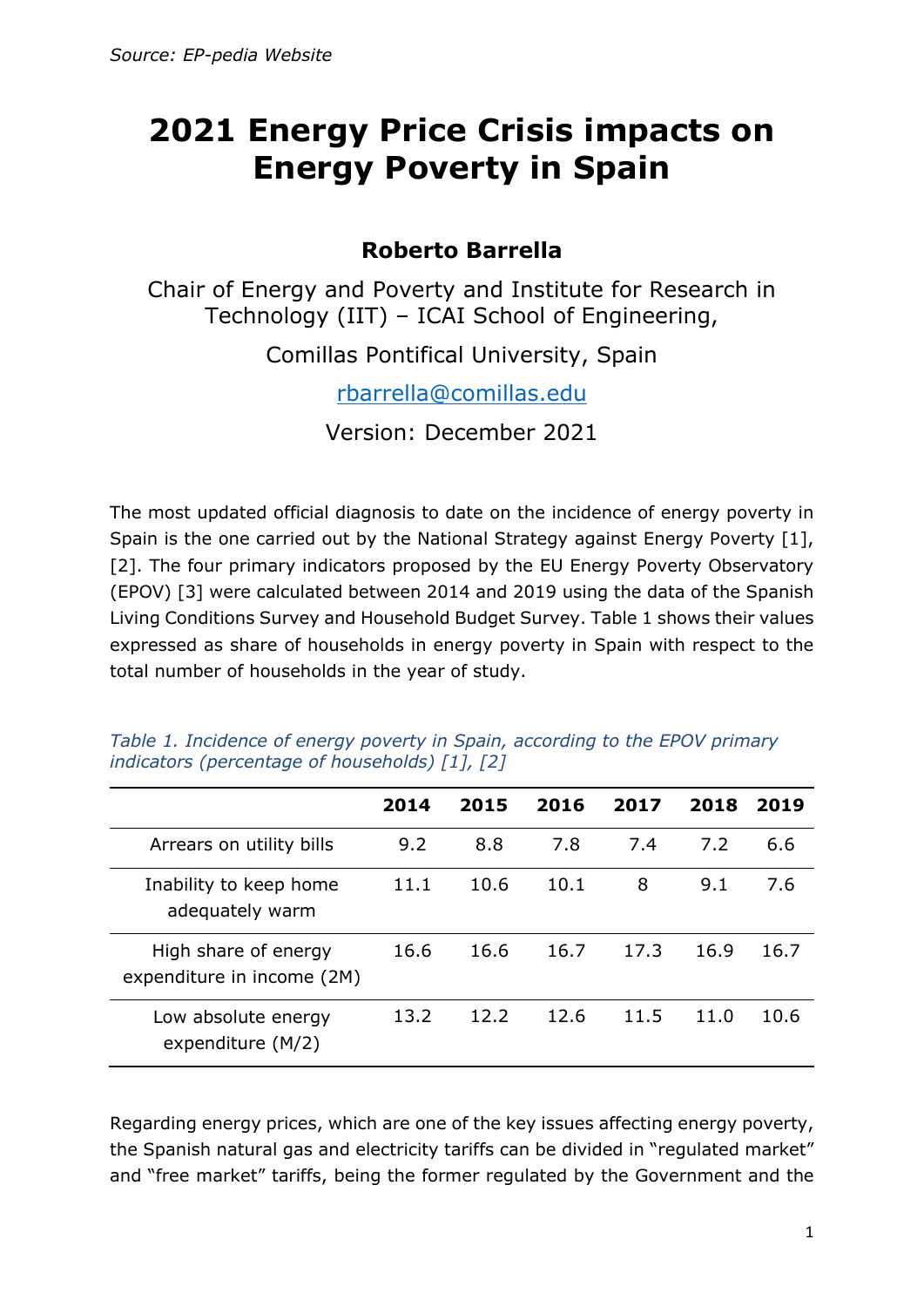National Commission of Markets and Competition (CNMC). Particularly, the electricity regulated tariff (PVPC is the Spanish acronym for the electricity regulated price) depends directly on the wholesale electricity market, which sets the prices throughout the day. On the other hand, in the natural gas regulated tariff (TUR in Spanish), the Government and the CNMC publish quarterly the maximum and minimum price that gas retailers can charge in the bill. According to the CNMC [4], in the last trimester of 2019, 37.2% of electricity consumers where on the regulated market against only 19.9% of natural gas consumers who contracted a TUR. In 2020, these percentages did not change drastically (in the third trimester were, respectively, 36.9% and 19.8%). In this regard, the average electricity bill of a Spanish household strongly depends on the type of tariff contracted. Indeed, according to the CNMC [5], in the last semester of 2019, the average monthly electricity expenditure in the regulated and free markets were, respectively, €48.9 and €63. A similar difference was reported in the last semester of 2020 (i.e. regulated market: €46.4; free market: €61.7). Among the other energy carriers used in Spanish households, the maximum price of the Liquefied Petroleum Gas (LPG, butane or propane) is also regulated (bimonthly) by the government.

#### **How has the crisis affected energy costs for households?**

The 2021 energy crisis has affected Spanish households' energy expenditure (particularly the electricity and natural gas bills) in different ways depending on if the consumer is on the regulated or free market and the kind of tariff contracted. Regarding the electricity supply, the Government has ensured that the household will pay, on average, the same amount of money in 2021 as in 2018<sup>1</sup>, considering that only the bills of household on the PVPC have been directly affected by the price increase in the wholesale electricity market (see Introduction). However, consumer organizations as FACUA claim that, in order for the government to keep its word, the December PVPC bill would have to be 'negative', i.e. the average user of the regulated tariff should receive around 15 euros in December's bill<sup>2</sup>.

<sup>&</sup>lt;sup>1</sup> It is the year when the current prime minister come into government (news about the prime minister's promise: [https://elpais.com/especiales/2021/entrevista-pedro-sanchez/\)](https://elpais.com/especiales/2021/entrevista-pedro-sanchez/)

<sup>2</sup> [https://www.elconfidencial.com/economia/2021-11-29/la-factura-de-diciembre-tendria-que-ser-negativa](https://www.elconfidencial.com/economia/2021-11-29/la-factura-de-diciembre-tendria-que-ser-negativa-para-que-sanchez-cumpla-su-palabra_3332816/)[para-que-sanchez-cumpla-su-palabra\\_3332816/](https://www.elconfidencial.com/economia/2021-11-29/la-factura-de-diciembre-tendria-que-ser-negativa-para-que-sanchez-cumpla-su-palabra_3332816/)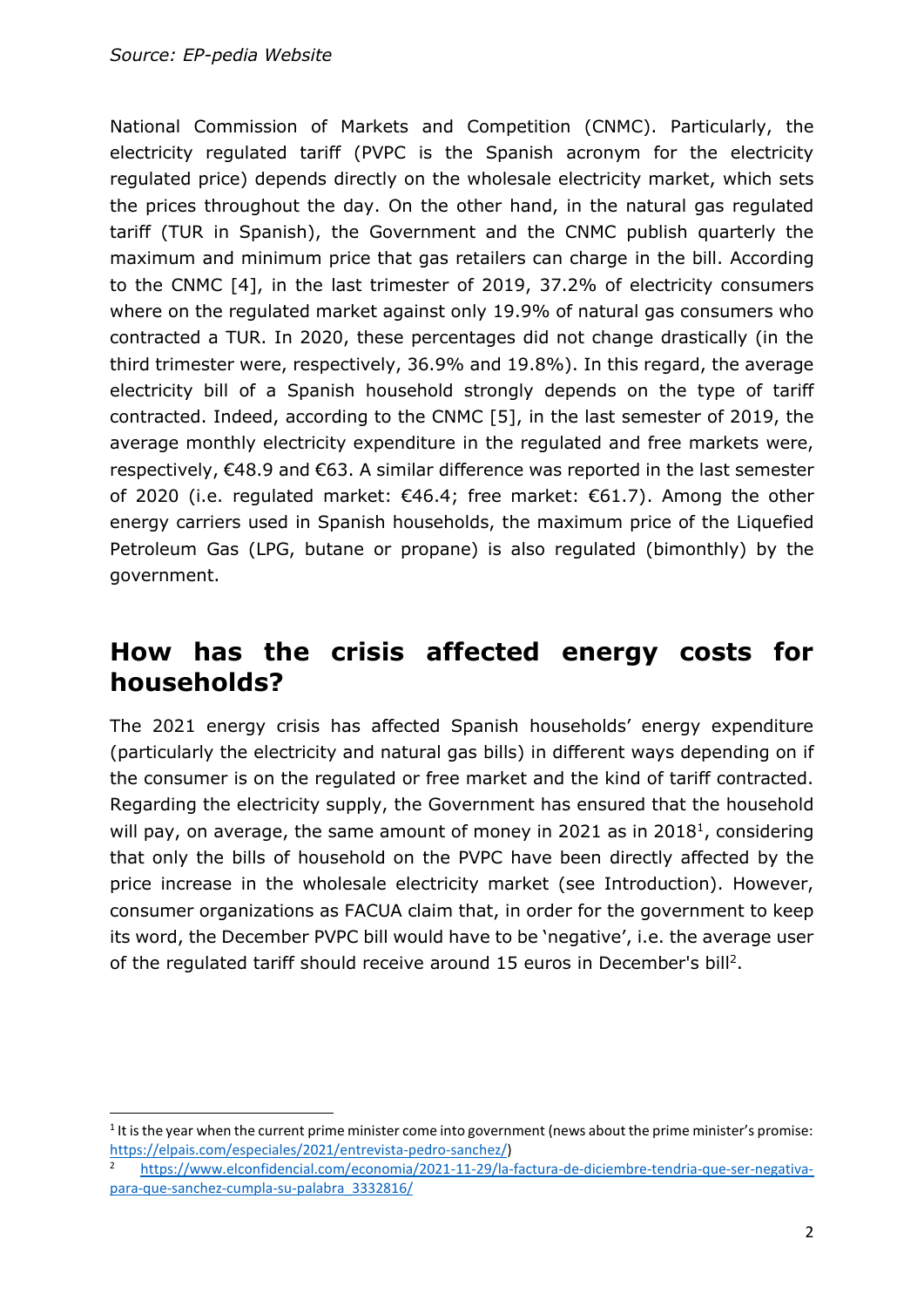When focusing on the 2021 winter months<sup>3</sup> (which are generally the most critical ones for vulnerable households) and on the 'regulated' prices<sup>4</sup> (in Spain, consumers must be on the electricity regulated market as primary condition to benefit from social tariffs), the energy prices change with respect to the pre-COVID year, i.e. 2019, have been the ones shown Table 2. These values take into account the Government's price-mitigation measures described hereafter.

| <b>Energy carrier</b>                           | 2021-2019 difference |
|-------------------------------------------------|----------------------|
| <b>LPG</b>                                      | 11%                  |
| Gasoil                                          | $-3%$                |
| <b>Biomass</b>                                  | $-2%$                |
| <b>Natural Gas</b>                              | $-14%$               |
| Electricity ('flat tariff') <sup>5</sup>        | 48%                  |
| Electricity ('time-change tariff') <sup>4</sup> | 113%                 |

It can be noticed that the higher price increase was the one related to the electricity time-change tariff, which was much cheaper in 2019. On the other hand, the regulated natural-gas price cap set by the Government in October 2021 has resulted in a decrease of the regulated natural gas tariff in 2021 compared to 2019.

Regarding the "free-market", the analysis of the overall trend is trivial because every supplier can offer several tariffs. However, it should be highlighted that specific suppliers have proposed new tariffs that apparently guarantee a fixed electricity price for up to two years.

<sup>&</sup>lt;sup>3</sup> According to the Spanish building regulation, the winter months (heating season) are from January to May and from October to December. However, the presented data assume that the average price in November and December will be the same as in October.

<sup>4</sup> Regulated prices for electricity, natural gas and LPG. The prices used for gasoil and biomass are based on average price statistics "at delivery point".

<sup>5</sup> Before June 2021, there were two main regulated market tariffs, i.e. 2.0A (no time metering or 'flat tariff') and 2.0DHA (time-of-use or 'hourly discrimination' tariff). The electricity tariff considered for the months after June 2021 is a new time-change tariff (2.0 D) valid for all consumer on the regulated market.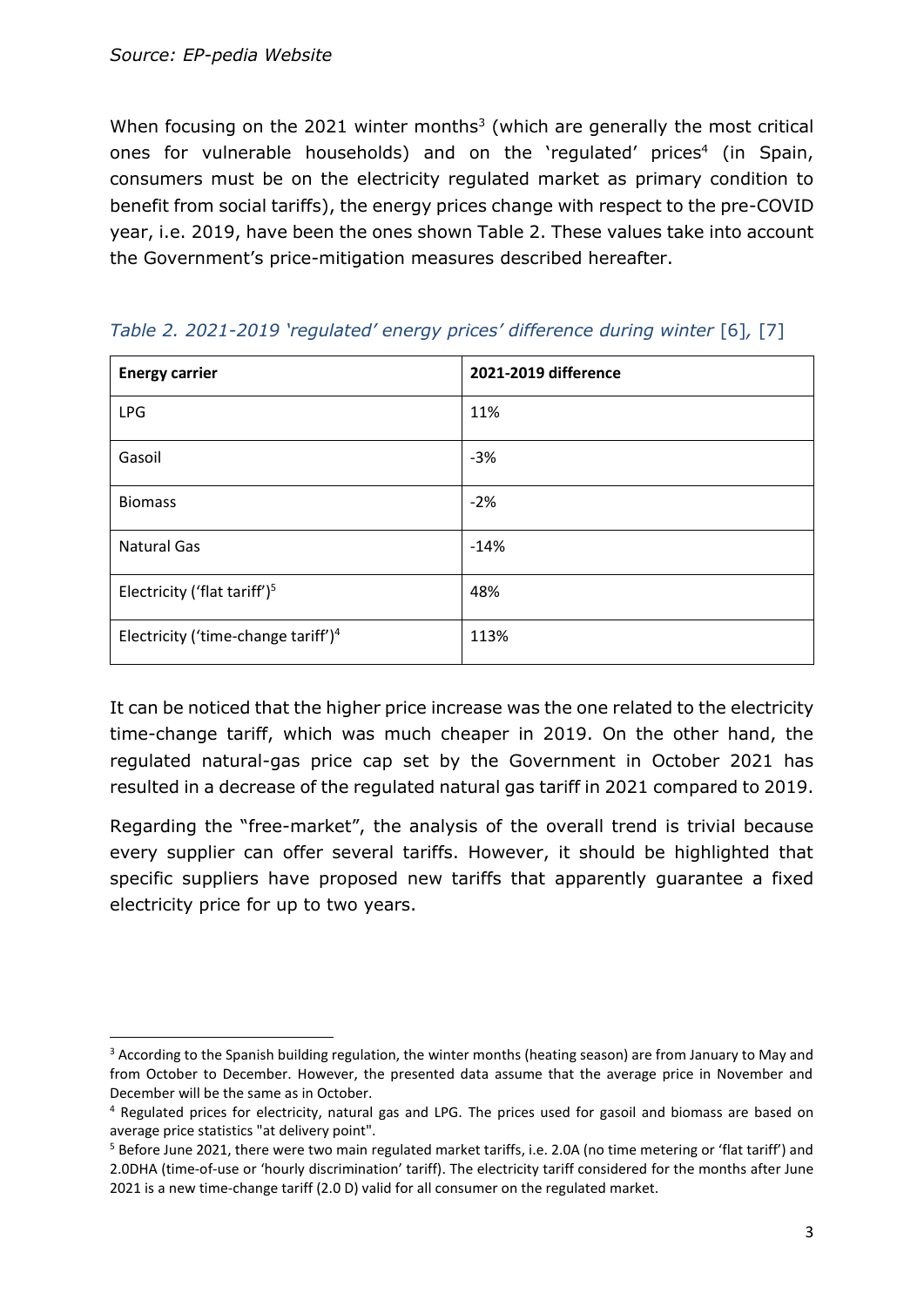#### **Which policy responses have been implemented or debated?**

The energy prices shown in Table 2 take into account the following government measures<sup>6</sup> introduced to mitigate the price hikes  $[8]$ ,  $[9]$ ,  $[10]$ :

- Electricity:
	- $\circ$  Reduction of VAT from 21% to 10%<sup>7</sup> (Royal Decree-Law 12/2021 of 24 June 2021, effective from the end of June).
	- o Reduction of electricity tax from 5.11% to 0.5% (Royal Decree-Law 17/2021 of 14 September 2021, effective from mid-September).
	- o Reduction of demand charges (96% reduction, Royal Decree-Law 17/2021 of 14 September 2021, effective from mid-September)
- Natural gas:
	- o Cap on the regulated price of natural gas (TUR) for winter 2021/2022 (Royal Decree-Law 17/2021 of 14 September 2021, Resolution of 26 September 2021, effective from the end of September)

Moreover, the Royal Decree Law 23/2021 [9] increased the assistance programs' coverage (described in [6]), both for the electricity social tariff and the Thermal Social Allowance (TSA, introduced in 2018 to support heating, domestic hot water and cooking costs in Spanish vulnerable households). Specifically, the discount on the electricity bill granted by the social tariff to vulnerable consumers was increased from the current 25% to 60% and from 40% to 70% for the severely vulnerable - until 31 March 2022. On the other hand, the budget for the TSA was doubled in 2021 (the starting budget earmarked for 2021 was €100m), reaching 202.5 million euros. Considering the number of TSA beneficiaries in 2021 (1.22 million households), the average allowance has been €166 per household.

Additionally, the Royal Decree Law 17/2021 [8] enhanced the moratorium of four months (after the first demand for payment) to disconnect the electricity supply of vulnerable consumers by adding six months with a "minimum vital supply" proxy, which consists of a electricity supply with a maximum power of 3.5 kW.

Finally, the bill that cut 'windfall profits' to electricity companies  $(CO<sub>2</sub>$  allowances in the remuneration of power plants that do not bear these costs, mainly hydroelectric and nuclear plants) has been approved in the chamber of deputies.

 $6$  It includes only price mitigation measures that directly impact the energy bill.

<sup>7</sup> VAT is reduced from 21% to 10% for consumers with contracted power up to 10 kW if the average market price exceeds 45 euros per MWh. The government reinforces the degree of protection for severely vulnerable consumers, applying 10% VAT regardless of the market price and the contracted power.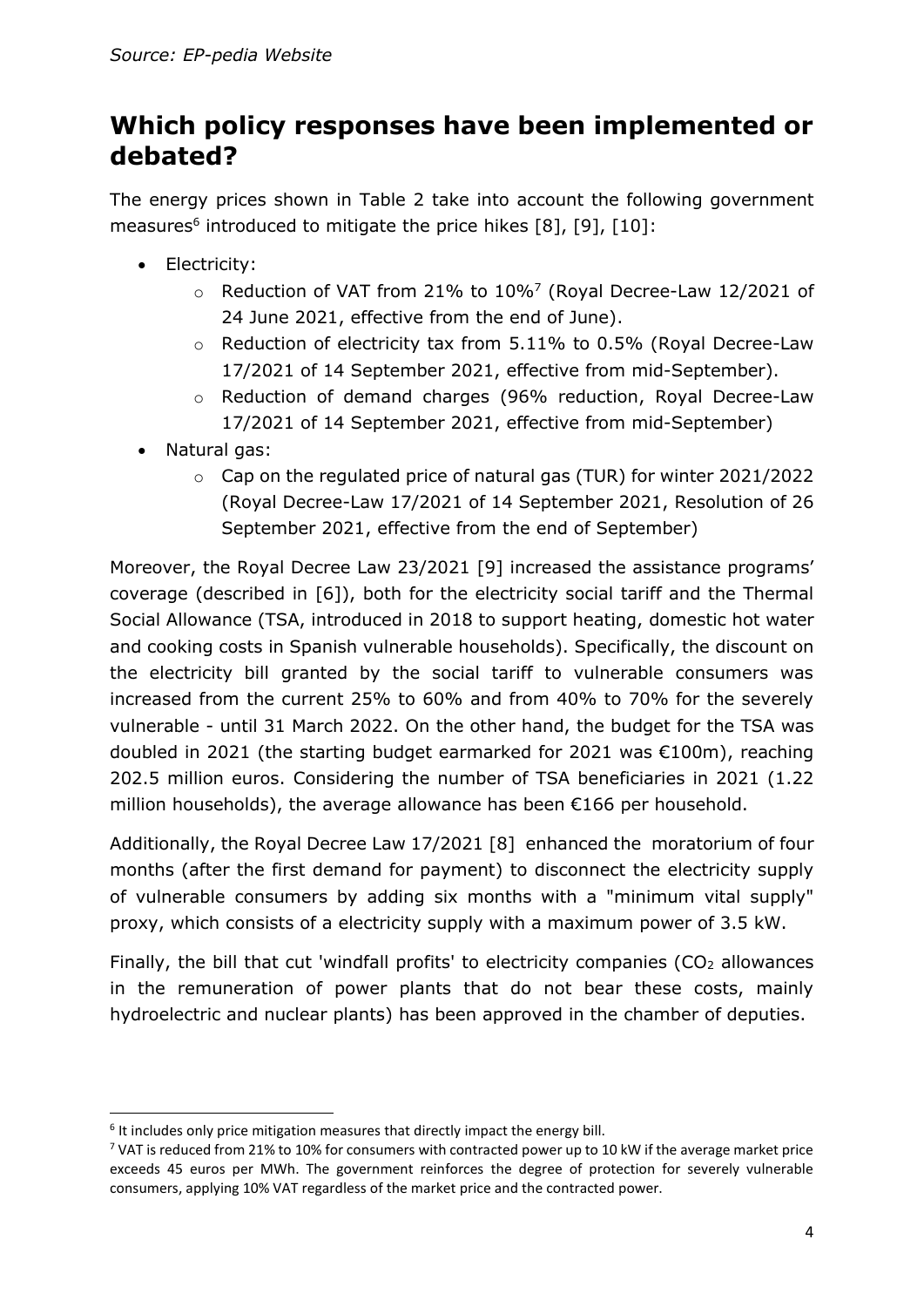### **What do we know on the current impacts in terms of energy poverty?**

A recently published study [6] proposes a methodology to estimate the Spanish winter energy poverty (WEP) share based on the EPOV 2M approach (see Table 1) using the required thermal energy expenditure of vulnerable households. Moreover, that work assesses the impact of the Thermal Social Allowance (TSA). The latter calculation was performed for 2019, but the same authors have replicated the calculation for 2021 [7] including the new structure of the electricity bill, the average energy prices for 2021 and the short-term measures implemented (described above). In 2021, despite the price-mitigation measures implemented by the government, the average-household's required thermal energy expenditure increased by 10% compared with its value in 2019 (2019: €1057; 2021: €1159). Moreover, the WEP share in the vulnerable consumers sample is expected to increase with respect to the same year (1.2% increase in vulnerable consumers affected by energy poverty during winter, thus reaching 97%). The good news is that the increase in the TSA budget enhanced the mitigation impact on WEP in 2021 with respect to 2019 (-2% compared to -1%).

#### **What are the impacts on supply conditions and suppliers?**

2021 has been a critical year both for the change in the Spanish electricity tariff structure implemented in June<sup>8</sup> [11] and the energy price crisis that is still ongoing. These facts have been causing changes in contracts and supply conditions that have particularly affected the most vulnerable groups of the population, which often lack of knowledge on their energy bills. In order to increase the awareness on these issues, the Government decreed that 'consumers must be given adequate notice in a transparent and comprehensible manner of any intention to modify the terms of the contract and informed of their right to withdraw from the contract free of charge when they receive notice'. Moreover, they should 'be notified directly by their supplier of any price revision resulting from the planned conditions, at least one month in advance of its implementation in a transparent and comprehensible manner' [9].

<sup>&</sup>lt;sup>8</sup> In the new structure, the amount of two of the invoices of the electricity bill, i.e. regulated system access fees and the demand charges, depends on in which of the regulated three day-bands the electricity is being consumed: peak hours (from 10 a.m. to 2 p.m. and 6 p.m. to 10 p.m.), flat or standard hours (from 8 a.m. to 10 a.m., from 2 p.m. to 6 p.m. and in the evening from 10 p.m. to midnight) and off-peak hours (from midnight to 8 a.m. on weekdays and the twenty-four hours of weekends and public holidays).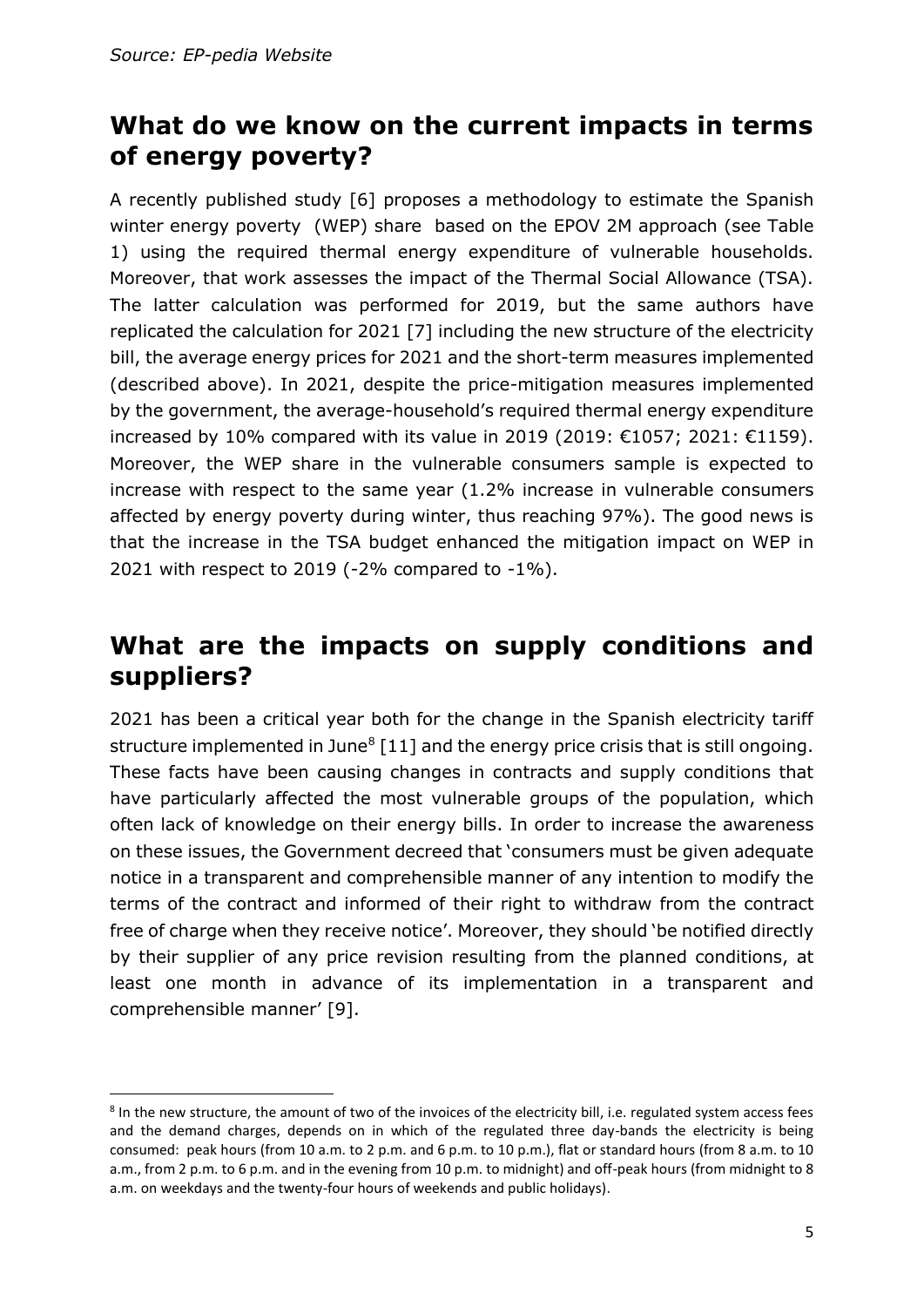On the other hand, the escalation in prices has triggered arrears among small suppliers, which may be forced to send their consumers to other companies that are more resistant to market shocks. For example, at the beginning of October, the Ministry for the Ecological Transition and the Demographic Challenge announced the start of procedures for disqualification and transfer of customers of two small electricity suppliers<sup>9</sup>.

#### **To what extent have the energy poverty impacts of the crisis affected the national debate on energy poverty?**

This energy price crisis has had a controversial impact on the national debate on energy poverty. On the one hand, it has increased the awareness on this social issue both in the political debate and on the public opinion. On the other hand, there is a risk of focusing and identifying energy poverty as a problem resulting (only) from high energy prices. Both aspects are connected with the redundancy of news on the energy price rise, which harks back the global debate on the definition of energy as a universal right, which was deeply analysed in a recent published ENGAGER toolkit<sup>10</sup>.

# **Conclusion**

In 2021, despite the measures implemented by the government, energy poverty is expected to increase. The good news is that the increase in the budget for social allowances and the implementation of price reduction measures will at least alleviate the effects of this energy price increase. However, these palliative measures alone cannot be the solution to energy poverty in the medium and long term, not least because of their high annual cost. They should then be complemented by structural measures (e.g. improving the energy efficiency of housing and introducing a –real- minimum vital supply for vulnerable consumers) to avoid "chronification" of the problem, thus helping vulnerable households to escape from energy poverty.

<sup>9</sup> <https://www.boe.es/boe/dias/2021/10/05/pdfs/BOE-B-2021-41024.pdf>

<sup>10</sup> <http://www.engager-energy.net/policy-briefs/>